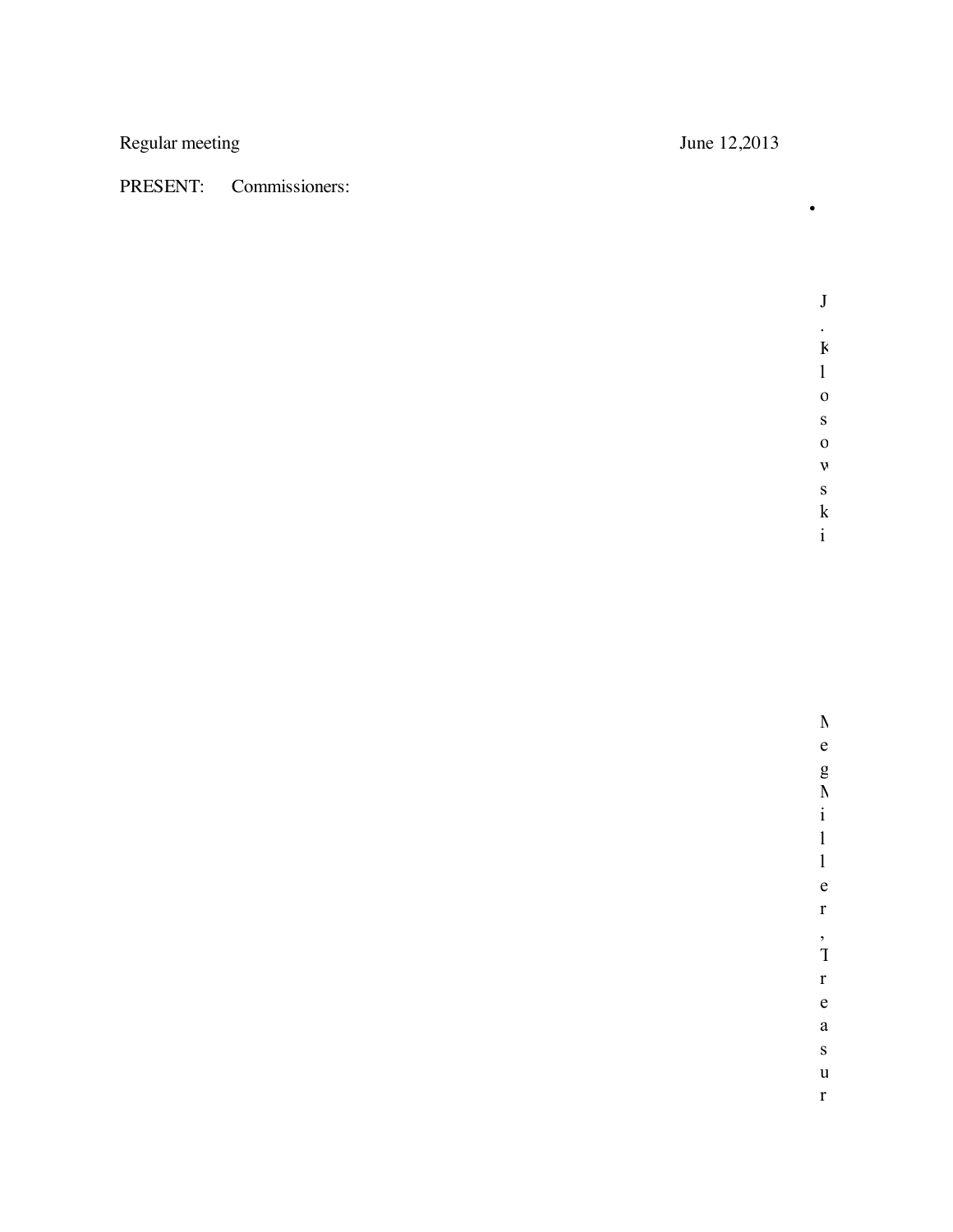| $\mathop{\rm e}\nolimits$ |
|---------------------------|
| $\mathbf{r}$              |
| $\bullet$                 |
|                           |
|                           |
|                           |
| $\mathbf{F}$              |
|                           |
| $\frac{1}{1}$             |
| $\mathbf{O}$              |
| $\mathbf f$               |
| $\mathbf t$               |
| $\mathbf{e}$              |
|                           |
|                           |
|                           |
|                           |
|                           |
|                           |
|                           |
| $\mathbf T$               |
|                           |
| $\frac{1}{i}$             |
|                           |
| $\mathbf{a}$              |
| $\mathbf n$               |
| $\boldsymbol{\mathrm{b}}$ |
| $\mathbf{a}$              |
| $\mathbf t$               |
| $\mathbf t$               |
| $\mathbf{i}$              |
| $\mathbf{s}$              |
| $\mathbf t$               |
| $\mathbf 0$               |
|                           |
| $\frac{1}{S}$             |
| $\mathbf e$               |
| $\mathbf c$               |
| $\mathbf{r}$              |
| $\mathbf{e}$              |
| $\mathbf t$               |
| $\mathbf{a}$              |
|                           |

 $\mathbf{r}$